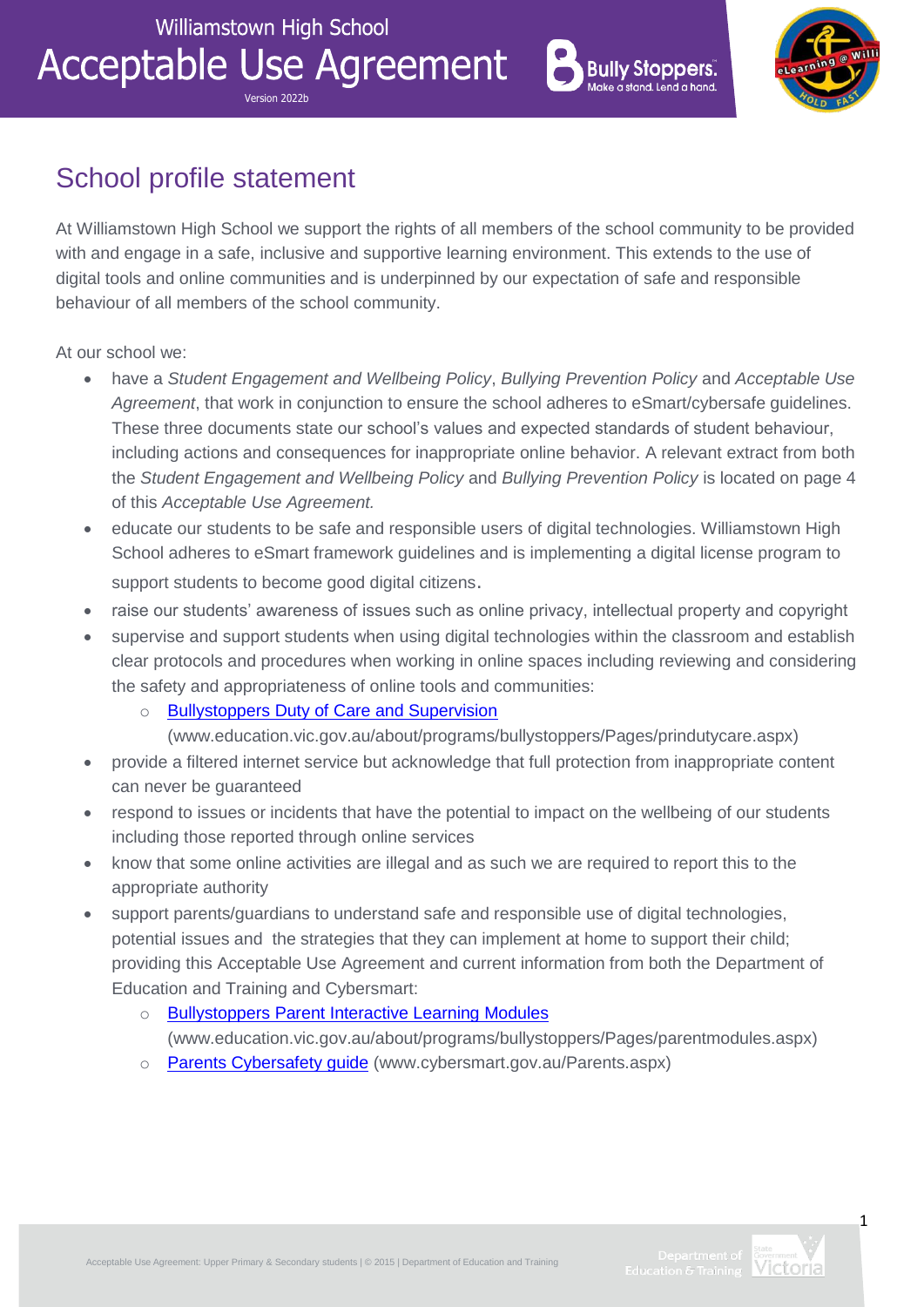**Acceptable Use Agreement** Version 2022b





## Student declaration

When I use digital technologies and the internet I agree to be a safe, responsible and ethical user at all times, by:

- respecting others and communicating with them in a supportive manner; never writing or participating in online bullying (e.g. forwarding messages and supporting others in harmful, inappropriate or hurtful online behaviours)
- protecting my privacy; not giving out personal details, including my full name, telephone number, address, passwords and images
- protecting the privacy of others; never posting or forwarding their personal details or images without their consent
- talking to a teacher or a trusted adult if I personally feel uncomfortable or unsafe online
- talking to a teacher or a trusted adult if I see others participating in unsafe, inappropriate or hurtful online behaviours
- carefully considering the content that I upload or post online; knowing that this is a personal reflection of who I am and what people think of me
- investigating the terms and conditions of use (e.g. age restrictions, parental consent requirements) and if my understanding is unclear seeking further explanation from a trusted adult
- confirming that I meet the stated terms and conditions and completing the required registration processes
- handling ICT devices with care and notifying a teacher of any damage or required attention
- abiding by copyright and intellectual property regulations; requesting permission to use images, text, audio and video and cite references where necessary
- not downloading unauthorised programs, including games whilst on the school network
- not interfering with network systems and security including bypassing internet restrictions or using a VPN
- not accessing the data of another user
- not attempting to log into the network with a user name or password of another student.

In addition, when I use my personal mobile devices (including my phone) I agree to be a safe, responsible and ethical user at all times, by:

- keeping devices on silent during class times; only making or answering calls or messages outside of lesson times (except when approved as part of a lesson)
- respecting the privacy of others; only taking photos or recording sound or video when others are aware and formal consent has been provided as part of an approved lesson
- respecting others and communicating with them in a supportive manner, including outside school hours and in social contexts by not making harassing phone calls/text messages or forwarding on messages
- obtaining appropriate (written) consent from individuals who appear in images or sound and video recordings before forwarding them to other people or posting/uploading them to online spaces.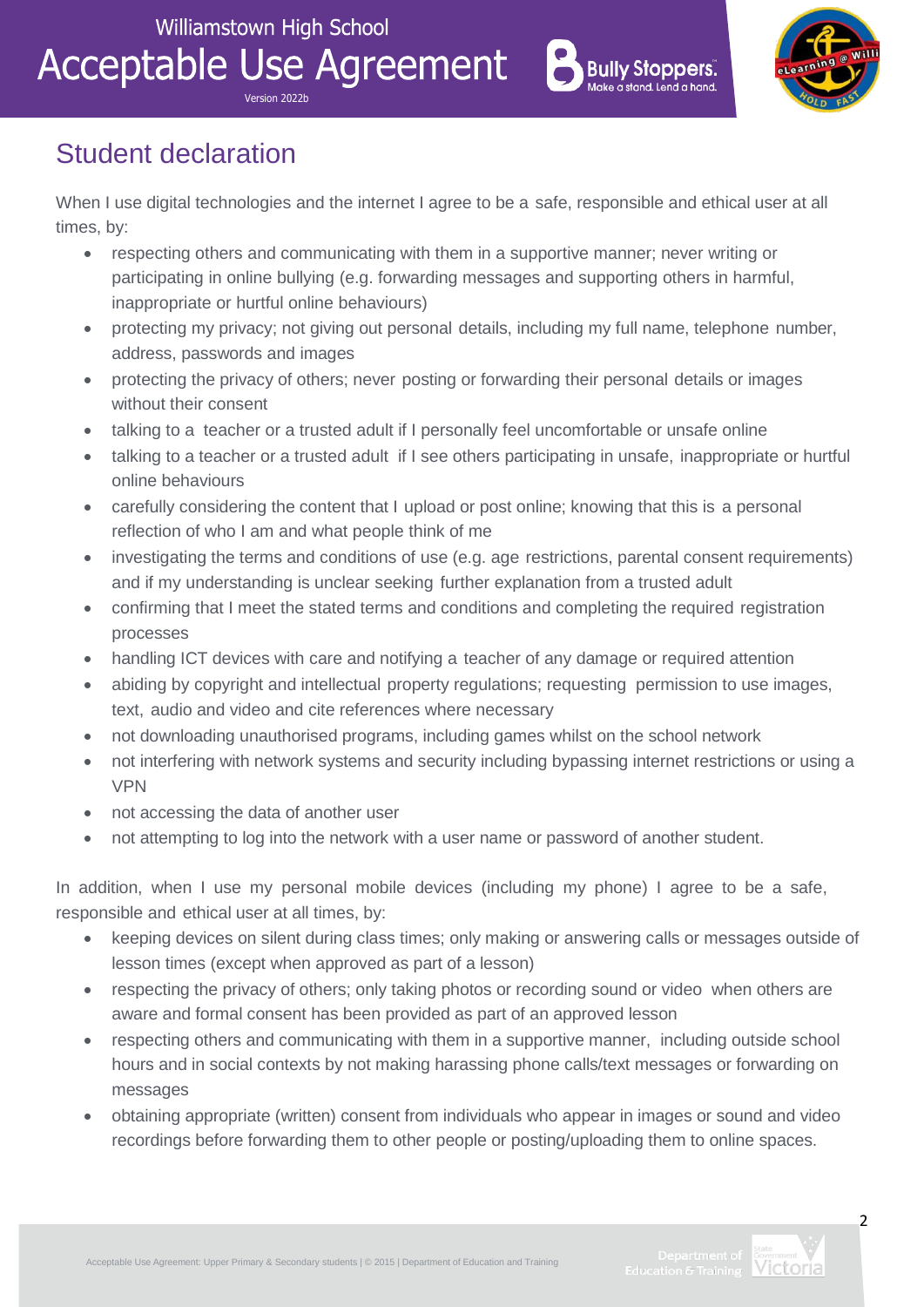Version 2022b

**Acceptable Use Agreement** 



![](_page_2_Picture_2.jpeg)

## 1-to-1 personal devices

## **Ownership**

- The device is owned by the parents/student but is made available for use as part of the school learning program.
- Parents/students should be aware that files stored on the device are private but may be publicly accessed as part of learning programs.

#### Software and access

- The school will provide information about standard software programs and applications required for installation on personal devices and will advise when new software or applications need to be purchased.
- Parents are responsible for purchasing and installing new programs on personal devices. Parents are advised to set up a separate family account (not use their own accounts) to manage purchases for their child's device.
- The school may provide access to some software and applications at no cost or may request that families purchase software in order to support teaching and learning. Notice will be given well in advance for any such needs.

## School support

Support **will be** provided for:

- connecting the device to the school network, internet and other digital technologies
- set up and management of school student digital accounts
- all school-based software and associated issues with school applications.

#### Support **will not** be provided for:

- connecting to home networks, the internet, printers, or other devices
- personal email accounts and settings
- software issues
- hardware issues.

*While the school is not responsible for the four areas listed above, we certainly want to help if we can, so visiting a technician to discuss these issues is encouraged.*

## Damage or loss of equipment

- Parents are responsible for making sure the device is covered under their insurance, so that it can be replaced if lost or damaged and student learning is not interrupted.
- The school must be notified if the device is damaged or lost so that a student's learning program is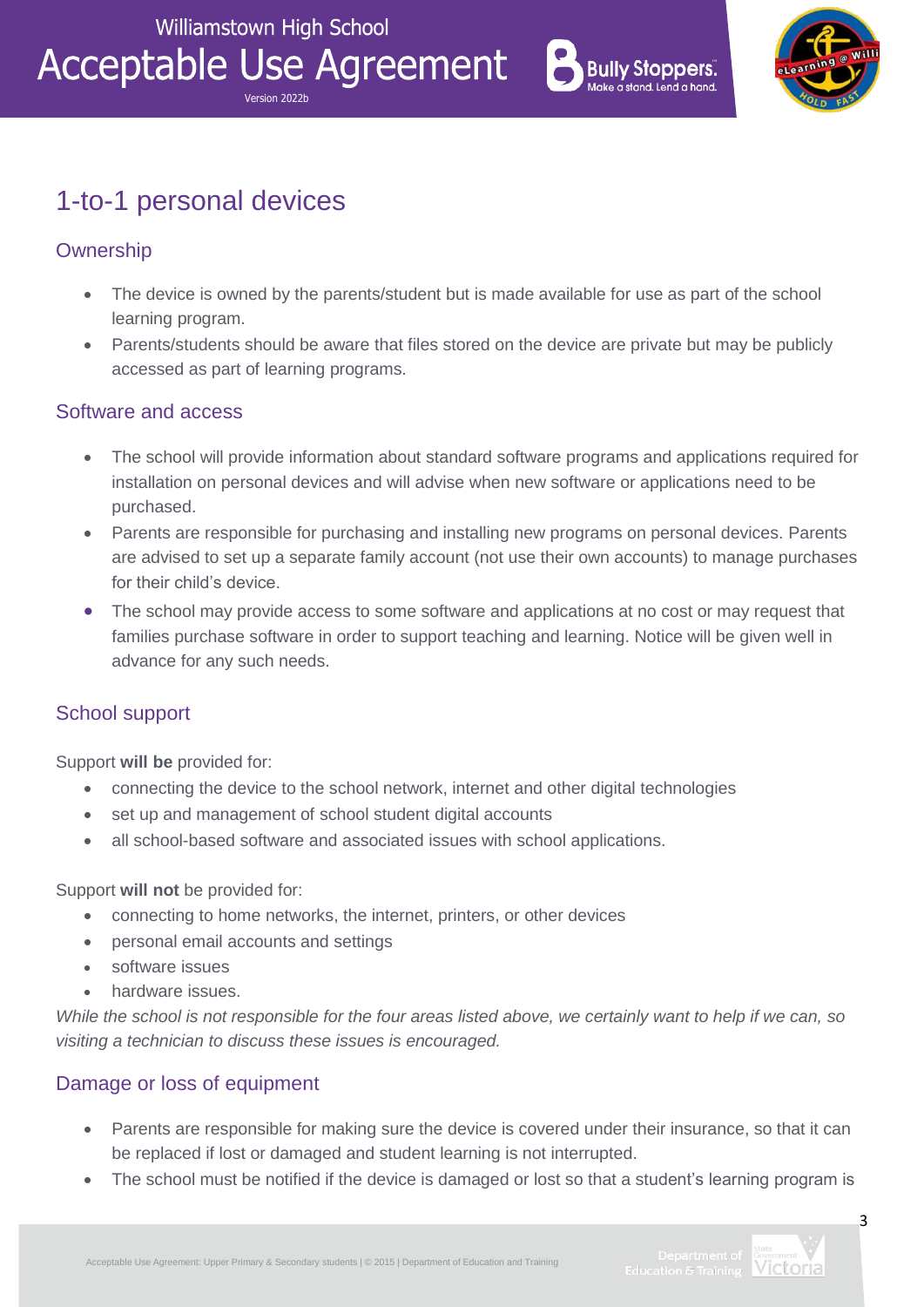![](_page_3_Picture_1.jpeg)

![](_page_3_Picture_2.jpeg)

![](_page_3_Picture_3.jpeg)

#### User responsibilities

Students are responsible for:

- bringing portable devices fully–charged to school every day
- ensuring the device has appropriate virus protection
- backing up data securely to an appropriate secondary location such as their '@willihigh.vic.edu.au' Google Drive account
- carrying their device in an appropriate protective case at all times
- adhering to this Acceptable Use Agreement when using the machine, both at home and at school, including during lunchtime or when not in the classroom.

#### Policies that support this agreement and our eSmart program

The following table is an extract that is present in the following policy:

WHS Student Engagement and Wellbeing Policy (page 6)

| Cyberbullying | Is direct verbal or indirect bullying behaviours using digital technologies. This includes<br>harassment via a mobile phone, setting up a defamatory personal website or deliberately<br>excluding someone from social networking spaces. It can include<br>• Flaming (online fights using electronic messages with angry or vulgar messages)<br>• Harassment (repeatedly sending nasty, mean and insulting messages) |
|---------------|-----------------------------------------------------------------------------------------------------------------------------------------------------------------------------------------------------------------------------------------------------------------------------------------------------------------------------------------------------------------------------------------------------------------------|
|               | • Denigration (posting or sending gossip or rumours about a person to damage their<br>reputation or friendships)                                                                                                                                                                                                                                                                                                      |
|               | . Outing (sharing someone's secrets or embarrassing information or images online)                                                                                                                                                                                                                                                                                                                                     |
|               | • Exclusion (intentionally and cruelly excluding someone from an online group)                                                                                                                                                                                                                                                                                                                                        |
|               | • Cyber-stalking (repeated intense harassment and denigration that includes threats or<br>creates significant fear)                                                                                                                                                                                                                                                                                                   |
|               | • Sexting to the creating, sharing, sending or posting of sexually explicit messages or images<br>via the internet, mobile phones or other electronic devices by people, especially young<br>people.                                                                                                                                                                                                                  |
|               | Williamstown High School provides specific advice to students about cyber-safe/eSmart                                                                                                                                                                                                                                                                                                                                 |
|               | behaviours that help prevent cyberbullying. As such, this policy works in conjunction with the                                                                                                                                                                                                                                                                                                                        |
|               | WHS Bullying Prevention Policy and WHS Acceptable Use Agreement (an agreement which                                                                                                                                                                                                                                                                                                                                   |
|               | requires students and families to agree to positive online behaviours designed to reduce and                                                                                                                                                                                                                                                                                                                          |
|               | eliminate cyberbullying).                                                                                                                                                                                                                                                                                                                                                                                             |

The same information is also reproduced in our:

WHS Bullying Prevention Policy (page 3)

![](_page_3_Picture_17.jpeg)

 $\overline{A}$